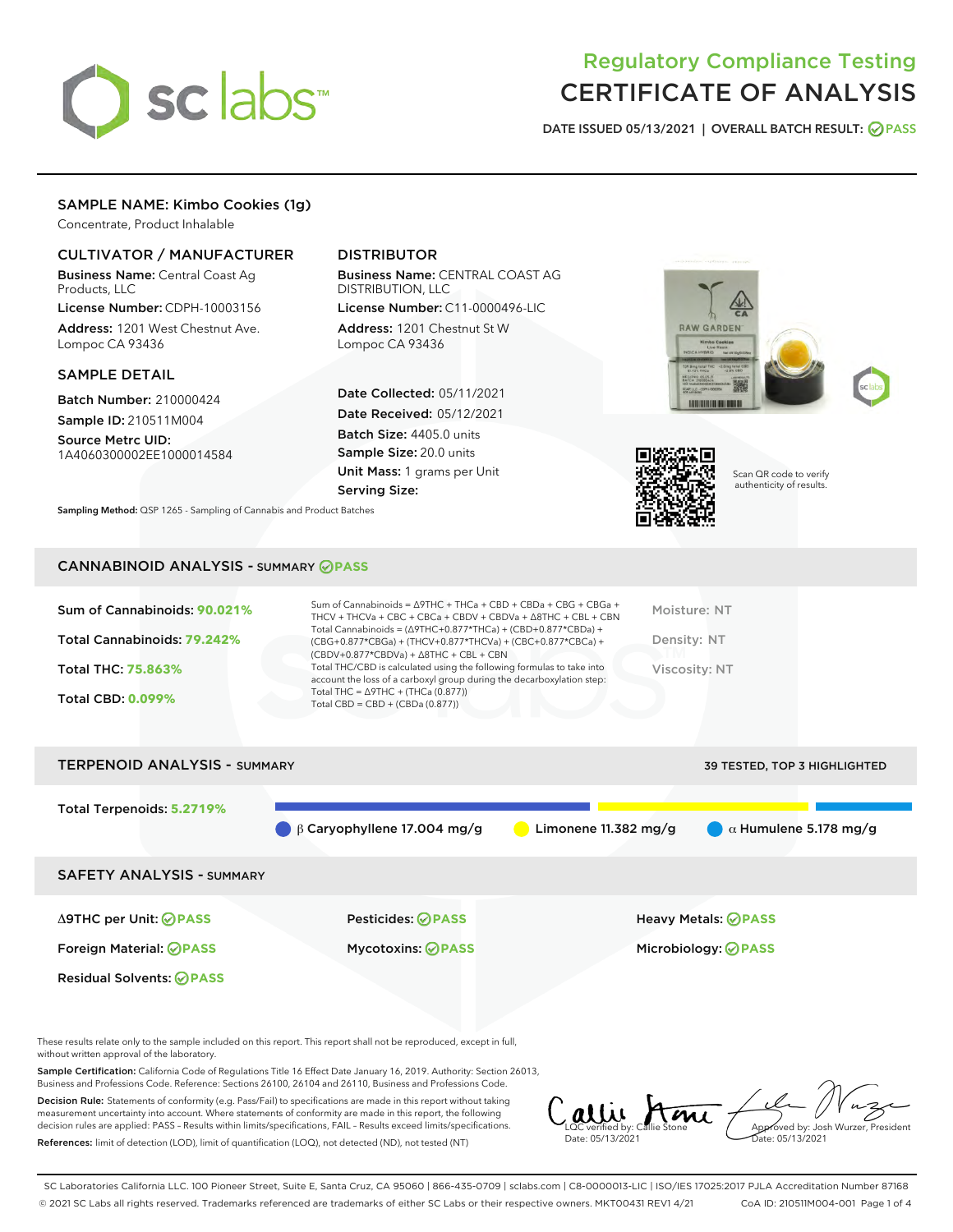



KIMBO COOKIES (1G) | DATE ISSUED 05/13/2021 | OVERALL BATCH RESULT: **● PASS** 

#### CANNABINOID TEST RESULTS - 05/12/2021 2 PASS

Tested by high-performance liquid chromatography with diode-array detection (HPLC-DAD). **Method:** QSP 1157 - Analysis of Cannabinoids by HPLC-DAD

TOTAL CANNABINOIDS: **79.242%** Total Cannabinoids (Total THC) + (Total CBD) +

(Total CBG) + (Total THCV) + (Total CBC) + (Total CBDV) + ∆8THC + CBL + CBN

TOTAL THC: **75.863%** Total THC (∆9THC+0.877\*THCa)

TOTAL CBD: **0.099%**

Total CBD (CBD+0.877\*CBDa)

TOTAL CBG: 2.01% Total CBG (CBG+0.877\*CBGa)

TOTAL THCV: 0.381% Total THCV (THCV+0.877\*THCVa)

TOTAL CBC: 0.889% Total CBC (CBC+0.877\*CBCa)

TOTAL CBDV: ND Total CBDV (CBDV+0.877\*CBDVa)

| <b>COMPOUND</b> | LOD/LOQ<br>(mg/g)          | <b>MEASUREMENT</b><br><b>UNCERTAINTY</b><br>(mg/g) | <b>RESULT</b><br>(mg/g) | <b>RESULT</b><br>(%) |
|-----------------|----------------------------|----------------------------------------------------|-------------------------|----------------------|
| <b>THCa</b>     | 0.05/0.14                  | ±21.579                                            | 839.64                  | 83.964               |
| <b>A9THC</b>    | 0.06 / 0.26                | ±0.766                                             | 22.27                   | 2.227                |
| <b>CBGa</b>     | 0.1 / 0.2                  | ±1.10                                              | 21.1                    | 2.11                 |
| <b>CBCa</b>     | 0.07 / 0.28                | ±0.496                                             | 10.14                   | 1.014                |
| <b>THCVa</b>    | 0.07/0.20                  | ±0.207                                             | 4.34                    | 0.434                |
| <b>CBG</b>      | 0.06/0.19                  | ±0.063                                             | 1.59                    | 0.159                |
| <b>CBDa</b>     | 0.02 / 0.19                | ±0.033                                             | 1.13                    | 0.113                |
| A8THC           | 0.1/0.4                    | N/A                                                | <b>ND</b>               | <b>ND</b>            |
| <b>THCV</b>     | 0.1/0.2                    | N/A                                                | <b>ND</b>               | <b>ND</b>            |
| <b>CBD</b>      | 0.07/0.29                  | N/A                                                | <b>ND</b>               | <b>ND</b>            |
| <b>CBDV</b>     | 0.04 / 0.15                | N/A                                                | <b>ND</b>               | <b>ND</b>            |
| <b>CBDVa</b>    | 0.03/0.53                  | N/A                                                | <b>ND</b>               | <b>ND</b>            |
| <b>CBL</b>      | 0.06 / 0.24                | N/A                                                | <b>ND</b>               | <b>ND</b>            |
| <b>CBN</b>      | 0.1/0.3                    | N/A                                                | <b>ND</b>               | <b>ND</b>            |
| <b>CBC</b>      | 0.2 / 0.5                  | N/A                                                | <b>ND</b>               | <b>ND</b>            |
|                 | <b>SUM OF CANNABINOIDS</b> |                                                    | 900.21 mg/g             | 90.021%              |

#### **UNIT MASS: 1 grams per Unit**

| ∆9THC per Unit                        | 1120 per-package limit     | 22.27 mg/unit<br><b>PASS</b> |
|---------------------------------------|----------------------------|------------------------------|
| <b>Total THC per Unit</b>             |                            | 758.63 mg/unit               |
| <b>CBD per Unit</b>                   |                            | <b>ND</b>                    |
| <b>Total CBD per Unit</b>             |                            | $0.99$ mg/unit               |
| Sum of Cannabinoids<br>per Unit       |                            | 900.21 mg/unit               |
| <b>Total Cannabinoids</b><br>per Unit |                            | 792.42 mg/unit               |
| <b>MOISTURE TEST RESULT</b>           | <b>DENSITY TEST RESULT</b> | <b>VISCOSITY TEST RESULT</b> |

Not Tested

Not Tested

Not Tested

|  | <b>TERPENOID TEST RESULTS - 05/13/2021</b> |  |
|--|--------------------------------------------|--|
|--|--------------------------------------------|--|

Terpene analysis utilizing gas chromatography-flame ionization detection (GC-FID). **Method:** QSP 1192 - Analysis of Terpenoids by GC-FID

| <b>COMPOUND</b>         | LOD/LOQ<br>(mg/g)    | <b>MEASUREMENT</b><br><b>UNCERTAINTY</b><br>(mg/g) | <b>RESULT</b><br>(mg/g)                         | <b>RESULT</b><br>(%) |
|-------------------------|----------------------|----------------------------------------------------|-------------------------------------------------|----------------------|
| $\beta$ Caryophyllene   | 0.004 / 0.012        | ±0.6053                                            | 17.004                                          | 1.7004               |
| Limonene                | 0.005 / 0.016        | ±0.1628                                            | 11.382                                          | 1.1382               |
| $\alpha$ Humulene       | 0.009/0.029          | ±0.1662                                            | 5.178                                           | 0.5178               |
| Ocimene                 | 0.011 / 0.038        | ±0.0918                                            | 2.860                                           | 0.2860               |
| <b>Myrcene</b>          | 0.008 / 0.025        | ±0.0361                                            | 2.796                                           | 0.2796               |
| Guaiol                  | <i>0.009 / 0.030</i> | ±0.1140                                            | 2.415                                           | 0.2415               |
| $\alpha$ Bisabolol      | 0.008 / 0.026        | ±0.1072                                            | 2.008                                           | 0.2008               |
| $\beta$ Pinene          | 0.004 / 0.014        | ±0.0155                                            | 1.344                                           | 0.1344               |
| Fenchol                 | 0.010 / 0.034        | ±0.0506                                            | 1.307                                           | 0.1307               |
| trans-ß-Farnesene       | 0.008 / 0.025        | ±0.0457                                            | 1.287                                           | 0.1287               |
| Linalool                | 0.009 / 0.032        | ±0.0434                                            | 1.141                                           | 0.1141               |
| <b>Terpineol</b>        | 0.016 / 0.055        | ±0.0661                                            | 1.076                                           | 0.1076               |
| Caryophyllene<br>Oxide  | 0.010 / 0.033        | ±0.0372                                            | 0.808                                           | 0.0808               |
| $\alpha$ Pinene         | 0.005 / 0.017        | ±0.0067                                            | 0.782                                           | 0.0782               |
| Terpinolene             | 0.008 / 0.026        | ±0.0079                                            | 0.384                                           | 0.0384               |
| <b>Borneol</b>          | 0.005 / 0.016        | ±0.0110                                            | 0.261                                           | 0.0261               |
| Camphene                | 0.005 / 0.015        | ±0.0021                                            | 0.179                                           | 0.0179               |
| Valencene               | 0.009 / 0.030        | ±0.0090                                            | 0.131                                           | 0.0131               |
| $\alpha$ Cedrene        | 0.005 / 0.016        | ±0.0038                                            | 0.128                                           | 0.0128               |
| Fenchone                | 0.009 / 0.028        | ±0.0028                                            | 0.096                                           | 0.0096               |
| Sabinene Hydrate        | 0.006 / 0.022        | ±0.0016                                            | 0.042                                           | 0.0042               |
| Citronellol             | 0.003 / 0.010        | ±0.0020                                            | 0.042                                           | 0.0042               |
| Geraniol                | 0.002 / 0.007        | ±0.0012                                            | 0.028                                           | 0.0028               |
| Nerol                   | 0.003 / 0.011        | ±0.0009                                            | 0.021                                           | 0.0021               |
| $\gamma$ Terpinene      | 0.006 / 0.018        | ±0.0003                                            | 0.019                                           | 0.0019               |
| $\alpha$ Phellandrene   | 0.006 / 0.020        | N/A                                                | <loq< th=""><th><loq< th=""></loq<></th></loq<> | <loq< th=""></loq<>  |
| 3 Carene                | 0.005 / 0.018        | N/A                                                | <loq< th=""><th><loq< th=""></loq<></th></loq<> | <loq< th=""></loq<>  |
| $\alpha$ Terpinene      | 0.005 / 0.017        | N/A                                                | <loq< th=""><th><loq< th=""></loq<></th></loq<> | <loq< th=""></loq<>  |
| Sabinene                | 0.004 / 0.014        | N/A                                                | ND                                              | ND                   |
| p-Cymene                | 0.005 / 0.016        | N/A                                                | <b>ND</b>                                       | <b>ND</b>            |
| Eucalyptol              | 0.006 / 0.018        | N/A                                                | ND                                              | ND                   |
| (-)-Isopulegol          | 0.005 / 0.016        | N/A                                                | <b>ND</b>                                       | ND                   |
| Camphor                 | 0.006 / 0.019        | N/A                                                | ND                                              | ND                   |
| Isoborneol              | 0.004 / 0.012        | N/A                                                | ND                                              | ND                   |
| Menthol                 | 0.008 / 0.025        | N/A                                                | ND                                              | ND                   |
| $R-(+)$ -Pulegone       | 0.003 / 0.011        | N/A                                                | ND                                              | ND                   |
| <b>Geranyl Acetate</b>  | 0.004 / 0.014        | N/A                                                | ND                                              | ND                   |
| Nerolidol               | 0.009 / 0.028        | N/A                                                | ND                                              | ND                   |
| Cedrol                  | 0.008 / 0.027        | N/A                                                | ND                                              | ND                   |
| <b>TOTAL TERPENOIDS</b> |                      |                                                    | 52.719 mg/g                                     | 5.2719%              |

SC Laboratories California LLC. 100 Pioneer Street, Suite E, Santa Cruz, CA 95060 | 866-435-0709 | sclabs.com | C8-0000013-LIC | ISO/IES 17025:2017 PJLA Accreditation Number 87168 © 2021 SC Labs all rights reserved. Trademarks referenced are trademarks of either SC Labs or their respective owners. MKT00431 REV1 4/21 CoA ID: 210511M004-001 Page 2 of 4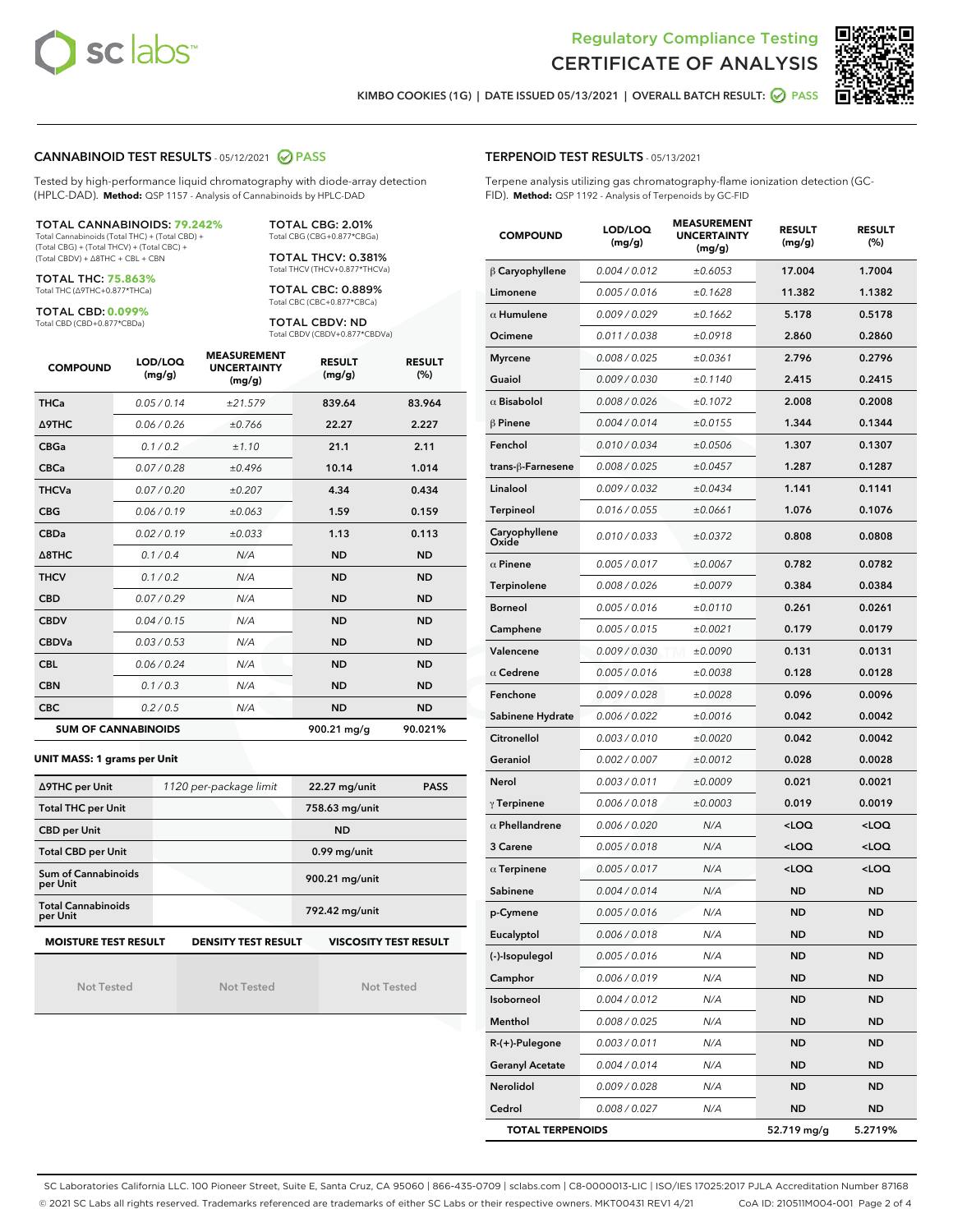



KIMBO COOKIES (1G) | DATE ISSUED 05/13/2021 | OVERALL BATCH RESULT: **⊘** PASS

#### PESTICIDE TEST RESULTS - 05/13/2021 2 PASS

Pesticide and plant growth regulator analysis utilizing high-performance liquid chromatography-mass spectrometry (HPLC-MS) or gas chromatography-mass spectrometry (GC-MS). \*GC-MS utilized where indicated. **Method:** QSP 1212 - Analysis of Pesticides and Mycotoxins by LC-MS or QSP 1213 - Analysis of Pesticides by GC-MS

| <b>COMPOUND</b>             | LOD/LOQ<br>(µg/g) | <b>ACTION</b><br><b>LIMIT</b><br>$(\mu g/g)$ | <b>MEASUREMENT</b><br><b>UNCERTAINTY</b><br>$(\mu g/g)$ | <b>RESULT</b><br>(µg/g) | <b>RESULT</b> |
|-----------------------------|-------------------|----------------------------------------------|---------------------------------------------------------|-------------------------|---------------|
| <b>Abamectin</b>            | 0.03 / 0.10       | 0.1                                          | N/A                                                     | <b>ND</b>               | <b>PASS</b>   |
| Acephate                    | 0.02 / 0.07       | 0.1                                          | N/A                                                     | <b>ND</b>               | <b>PASS</b>   |
| Acequinocyl                 | 0.02 / 0.07       | 0.1                                          | N/A                                                     | ND                      | <b>PASS</b>   |
| Acetamiprid                 | 0.02 / 0.05       | 0.1                                          | N/A                                                     | <b>ND</b>               | <b>PASS</b>   |
| Aldicarb                    | 0.03 / 0.08       | $\geq$ LOD                                   | N/A                                                     | <b>ND</b>               | <b>PASS</b>   |
| Azoxystrobin                | 0.02 / 0.07       | 0.1                                          | N/A                                                     | ND                      | <b>PASS</b>   |
| <b>Bifenazate</b>           | 0.01 / 0.04       | 0.1                                          | N/A                                                     | <b>ND</b>               | <b>PASS</b>   |
| <b>Bifenthrin</b>           | 0.02 / 0.05       | 3                                            | N/A                                                     | <b>ND</b>               | <b>PASS</b>   |
| <b>Boscalid</b>             | 0.03/0.09         | 0.1                                          | N/A                                                     | ND                      | <b>PASS</b>   |
| Captan                      | 0.19/0.57         | 0.7                                          | N/A                                                     | <b>ND</b>               | <b>PASS</b>   |
| Carbaryl                    | 0.02 / 0.06       | 0.5                                          | N/A                                                     | <b>ND</b>               | <b>PASS</b>   |
| Carbofuran                  | 0.02 / 0.05       | ≥ LOD                                        | N/A                                                     | ND                      | PASS          |
| Chlorantranilip-<br>role    | 0.04 / 0.12       | 10                                           | N/A                                                     | <b>ND</b>               | <b>PASS</b>   |
| Chlordane*                  | 0.03 / 0.08       | $\geq$ LOD                                   | N/A                                                     | <b>ND</b>               | <b>PASS</b>   |
| Chlorfenapyr*               | 0.03 / 0.10       | $\geq$ LOD                                   | N/A                                                     | <b>ND</b>               | <b>PASS</b>   |
| Chlorpyrifos                | 0.02 / 0.06       | $\geq$ LOD                                   | N/A                                                     | <b>ND</b>               | <b>PASS</b>   |
| Clofentezine                | 0.03/0.09         | 0.1                                          | N/A                                                     | <b>ND</b>               | <b>PASS</b>   |
| Coumaphos                   | 0.02 / 0.07       | $\geq$ LOD                                   | N/A                                                     | <b>ND</b>               | <b>PASS</b>   |
| Cyfluthrin                  | 0.12 / 0.38       | $\overline{c}$                               | N/A                                                     | <b>ND</b>               | <b>PASS</b>   |
| Cypermethrin                | 0.11 / 0.32       | 1                                            | N/A                                                     | <b>ND</b>               | <b>PASS</b>   |
| Daminozide                  | 0.02 / 0.07       | $\geq$ LOD                                   | N/A                                                     | <b>ND</b>               | <b>PASS</b>   |
| <b>DDVP</b><br>(Dichlorvos) | 0.03 / 0.09       | $\geq$ LOD                                   | N/A                                                     | <b>ND</b>               | <b>PASS</b>   |
| <b>Diazinon</b>             | 0.02 / 0.05       | 0.1                                          | N/A                                                     | <b>ND</b>               | <b>PASS</b>   |
| Dimethoate                  | 0.03 / 0.08       | $\geq$ LOD                                   | N/A                                                     | <b>ND</b>               | <b>PASS</b>   |
| Dimethomorph                | 0.03 / 0.09       | 2                                            | N/A                                                     | <b>ND</b>               | <b>PASS</b>   |
| Ethoprop(hos)               | 0.03 / 0.10       | $\ge$ LOD                                    | N/A                                                     | <b>ND</b>               | <b>PASS</b>   |
| Etofenprox                  | 0.02 / 0.06       | $\ge$ LOD                                    | N/A                                                     | <b>ND</b>               | <b>PASS</b>   |
| Etoxazole                   | 0.02 / 0.06       | 0.1                                          | N/A                                                     | <b>ND</b>               | <b>PASS</b>   |
| Fenhexamid                  | 0.03 / 0.09       | 0.1                                          | N/A                                                     | ND                      | <b>PASS</b>   |
| Fenoxycarb                  | 0.03 / 0.08       | ≥ LOD                                        | N/A                                                     | ND                      | <b>PASS</b>   |
| Fenpyroximate               | 0.02 / 0.06       | 0.1                                          | N/A                                                     | <b>ND</b>               | <b>PASS</b>   |
| Fipronil                    | 0.03 / 0.08       | $\ge$ LOD                                    | N/A                                                     | <b>ND</b>               | <b>PASS</b>   |
| Flonicamid                  | 0.03 / 0.10       | 0.1                                          | N/A                                                     | <b>ND</b>               | <b>PASS</b>   |
| Fludioxonil                 | 0.03 / 0.10       | 0.1                                          | N/A                                                     | <b>ND</b>               | <b>PASS</b>   |
| Hexythiazox                 | 0.02 / 0.07       | 0.1                                          | N/A                                                     | <b>ND</b>               | <b>PASS</b>   |
| Imazalil                    | 0.02 / 0.06       | $\geq$ LOD                                   | N/A                                                     | <b>ND</b>               | <b>PASS</b>   |
| Imidacloprid                | 0.04 / 0.11       | 5                                            | N/A                                                     | <b>ND</b>               | <b>PASS</b>   |
| Kresoxim-methyl             | 0.02 / 0.07       | 0.1                                          | N/A                                                     | <b>ND</b>               | <b>PASS</b>   |

#### PESTICIDE TEST RESULTS - 05/13/2021 continued

| <b>COMPOUND</b>               | LOD/LOQ<br>$(\mu g/g)$ | <b>ACTION</b><br><b>LIMIT</b><br>$(\mu g/g)$ | <b>MEASUREMENT</b><br><b>UNCERTAINTY</b><br>$(\mu g/g)$ | <b>RESULT</b><br>(µg/g) | <b>RESULT</b> |
|-------------------------------|------------------------|----------------------------------------------|---------------------------------------------------------|-------------------------|---------------|
| <b>Malathion</b>              | 0.03/0.09              | 0.5                                          | N/A                                                     | <b>ND</b>               | <b>PASS</b>   |
| Metalaxyl                     | 0.02 / 0.07            | $\overline{c}$                               | N/A                                                     | ND                      | <b>PASS</b>   |
| Methiocarb                    | 0.02 / 0.07            | ≥ LOD                                        | N/A                                                     | <b>ND</b>               | <b>PASS</b>   |
| Methomyl                      | 0.03 / 0.10            | 1                                            | N/A                                                     | <b>ND</b>               | <b>PASS</b>   |
| Methyl<br>parathion           | 0.03 / 0.10            | ≥ LOD                                        | N/A                                                     | ND                      | <b>PASS</b>   |
| <b>Mevinphos</b>              | 0.03 / 0.09            | $\geq$ LOD                                   | N/A                                                     | <b>ND</b>               | <b>PASS</b>   |
| Myclobutanil                  | 0.03 / 0.09            | 0.1                                          | N/A                                                     | <b>ND</b>               | <b>PASS</b>   |
| Naled                         | 0.02 / 0.07            | 0.1                                          | N/A                                                     | <b>ND</b>               | <b>PASS</b>   |
| Oxamyl                        | 0.04 / 0.11            | 0.5                                          | N/A                                                     | <b>ND</b>               | PASS          |
| Paclobutrazol                 | 0.02 / 0.05            | $\geq$ LOD                                   | N/A                                                     | <b>ND</b>               | <b>PASS</b>   |
| Pentachloronitro-<br>benzene* | 0.03/0.09              | 0.1                                          | N/A                                                     | ND                      | <b>PASS</b>   |
| Permethrin                    | 0.04 / 0.12            | 0.5                                          | N/A                                                     | <b>ND</b>               | <b>PASS</b>   |
| Phosmet                       | 0.03/0.10              | 0.1                                          | N/A                                                     | ND                      | <b>PASS</b>   |
| Piperonylbu-<br>toxide        | 0.02 / 0.07            | 3                                            | N/A                                                     | <b>ND</b>               | <b>PASS</b>   |
| Prallethrin                   | 0.03 / 0.08            | 0.1                                          | N/A                                                     | <b>ND</b>               | <b>PASS</b>   |
| Propiconazole                 | 0.02 / 0.07            | 0.1                                          | N/A                                                     | <b>ND</b>               | <b>PASS</b>   |
| Propoxur                      | 0.03 / 0.09            | $\geq$ LOD                                   | N/A                                                     | <b>ND</b>               | <b>PASS</b>   |
| Pyrethrins                    | 0.04 / 0.12            | 0.5                                          | N/A                                                     | ND                      | <b>PASS</b>   |
| Pyridaben                     | 0.02 / 0.07            | 0.1                                          | N/A                                                     | <b>ND</b>               | <b>PASS</b>   |
| Spinetoram                    | 0.02 / 0.07            | 0.1                                          | N/A                                                     | <b>ND</b>               | <b>PASS</b>   |
| Spinosad                      | 0.02 / 0.07            | 0.1                                          | N/A                                                     | <b>ND</b>               | <b>PASS</b>   |
| Spiromesifen                  | 0.02 / 0.05            | 0.1                                          | N/A                                                     | ND                      | PASS          |
| Spirotetramat                 | 0.02 / 0.06            | 0.1                                          | N/A                                                     | <b>ND</b>               | <b>PASS</b>   |
| Spiroxamine                   | 0.03 / 0.08            | $\geq$ LOD                                   | N/A                                                     | <b>ND</b>               | <b>PASS</b>   |
| Tebuconazole                  | 0.02 / 0.07            | 0.1                                          | N/A                                                     | <b>ND</b>               | <b>PASS</b>   |
| Thiacloprid                   | 0.03 / 0.10            | $\geq$ LOD                                   | N/A                                                     | <b>ND</b>               | <b>PASS</b>   |
| Thiamethoxam                  | 0.03 / 0.10            | 5                                            | N/A                                                     | <b>ND</b>               | PASS          |
| Trifloxystrobin               | 0.03 / 0.08            | 0.1                                          | N/A                                                     | <b>ND</b>               | <b>PASS</b>   |

SC Laboratories California LLC. 100 Pioneer Street, Suite E, Santa Cruz, CA 95060 | 866-435-0709 | sclabs.com | C8-0000013-LIC | ISO/IES 17025:2017 PJLA Accreditation Number 87168 © 2021 SC Labs all rights reserved. Trademarks referenced are trademarks of either SC Labs or their respective owners. MKT00431 REV1 4/21 CoA ID: 210511M004-001 Page 3 of 4